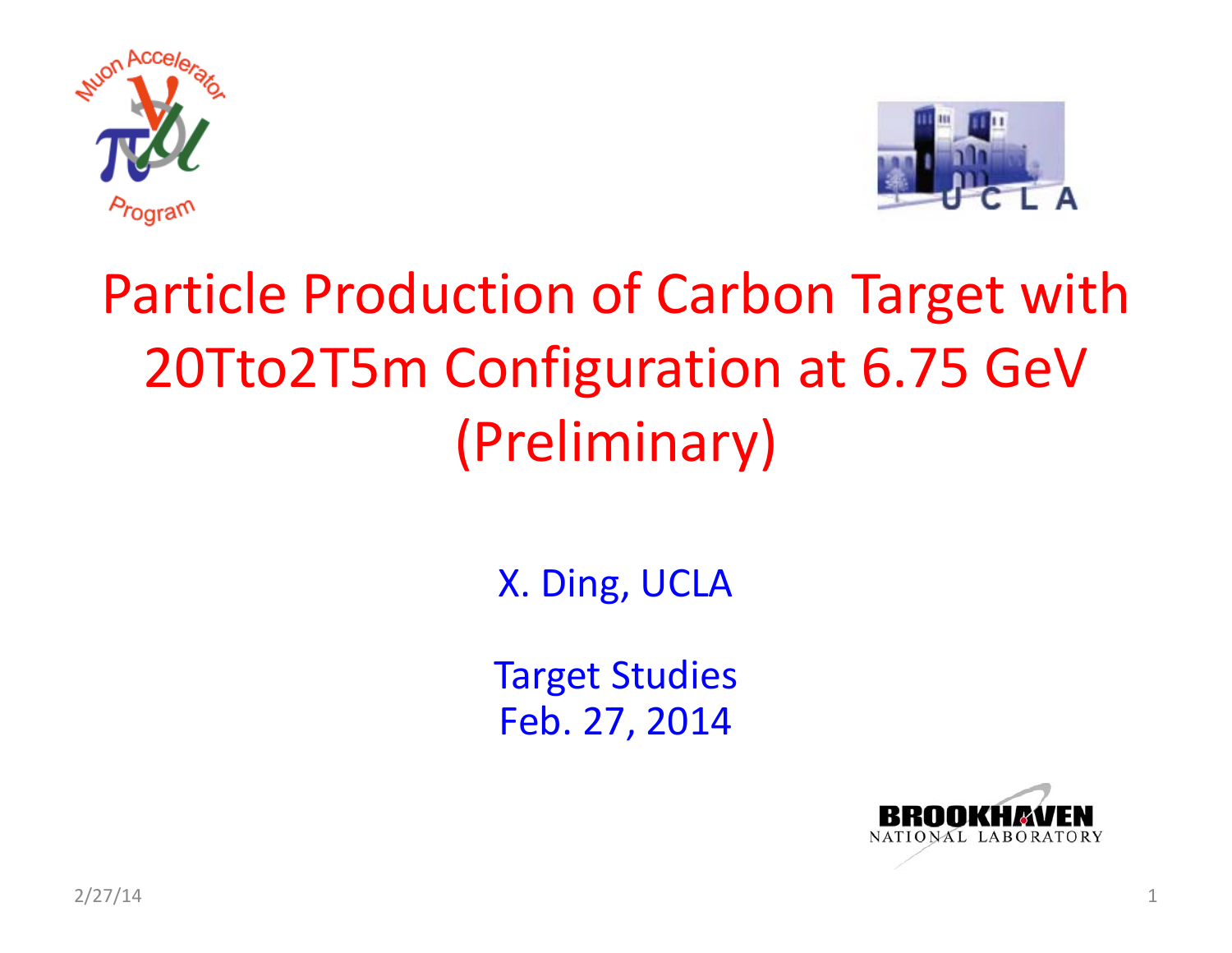# Target Setting

- 20Tto2T5m Configuration (initial beam pipe radius of 13 cm) and Fieldmap (20T $\rightarrow$ 2T) and no beam dump;
- Code: MARS15(2014) with ICEM 4=1;
- Proton beam: 6.75 GeV (KE) and launched at <sup>z</sup> <sup>=</sup> ‐100 cm, Focal beam with waist at z=0 <sup>m</sup> and emittance of 5μm;
- Production Collection: (1.2 <sup>m</sup> downstream, 40 MeV <sup>&</sup>lt; KE <sup>&</sup>lt; 180 MeV). [ $\Rightarrow$  higher <code>P $_{\perp}$  particles</code> accepted than in past.]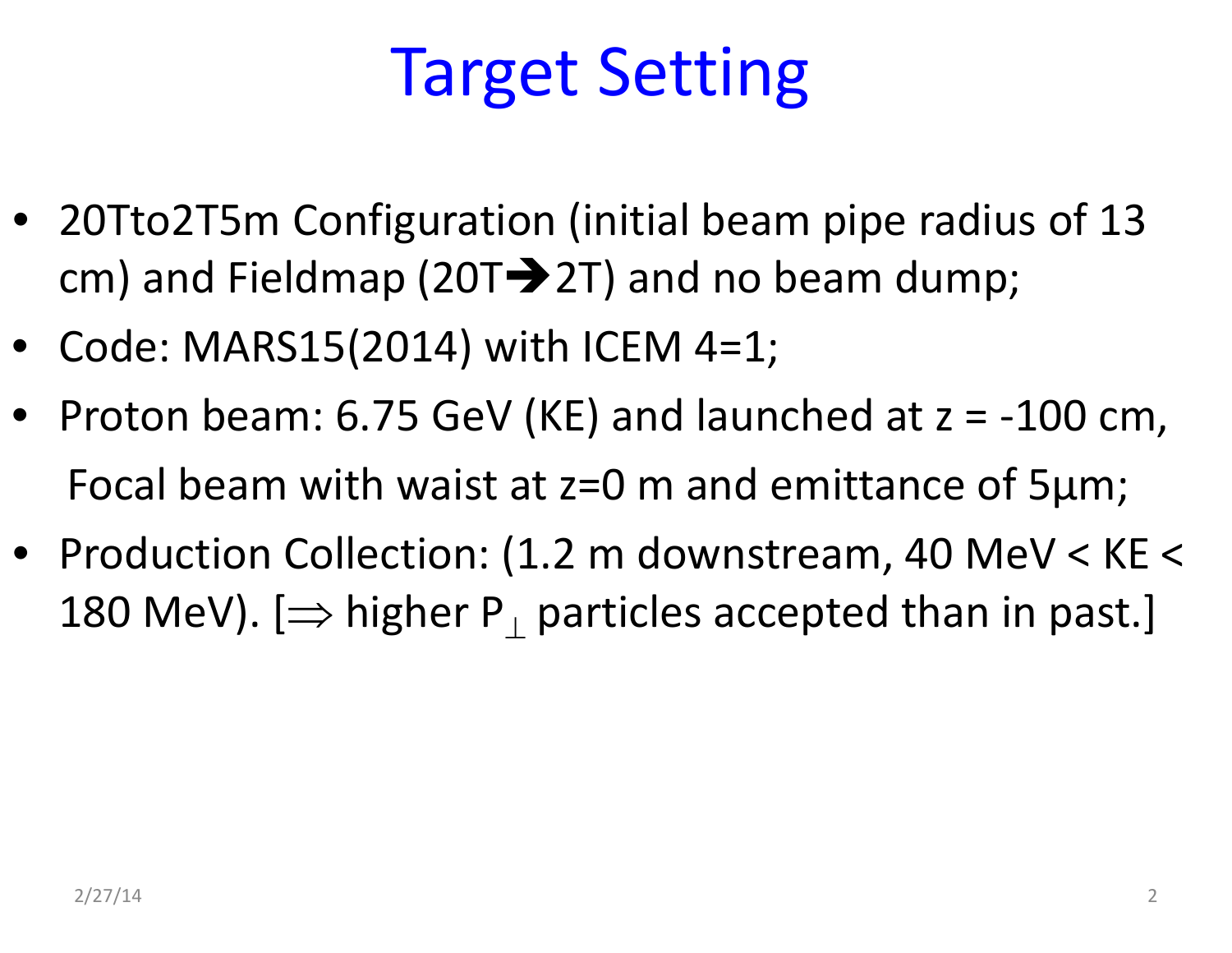## Energy Card Setting

#### $\bullet$ ENRG E0 EM EPSTAM EMCHR EMNEU EMIGA EMIEL

E0: The incident particle kinetic energy;

EM: The hadron threshold energy (Default:0.0145 GeV);

EPSTAM: The star production threshold kinetic energy (Default:0.03 GeV);

EMCHR: The threshold energy applied collectively to muons, heavy ions and charged hadrons (Default: 0.001 GeV);

<code>EMNEU:</code> The threshold energy for neutrons (Default:10<sup>-4</sup> GeV)

EMIGA: The threshold energy for γ (Default:10<sup>-4</sup> GeV);

EMIEL: The threshold energy for  $\mathsf{e}^\pm$  (Default: 5\*10<sup>-4</sup> GeV)

Use non‐default setting: ENRG 1=6.75 2=0.02 3=0.3 4=0.01 5=0.05 6=0.01 7=0.01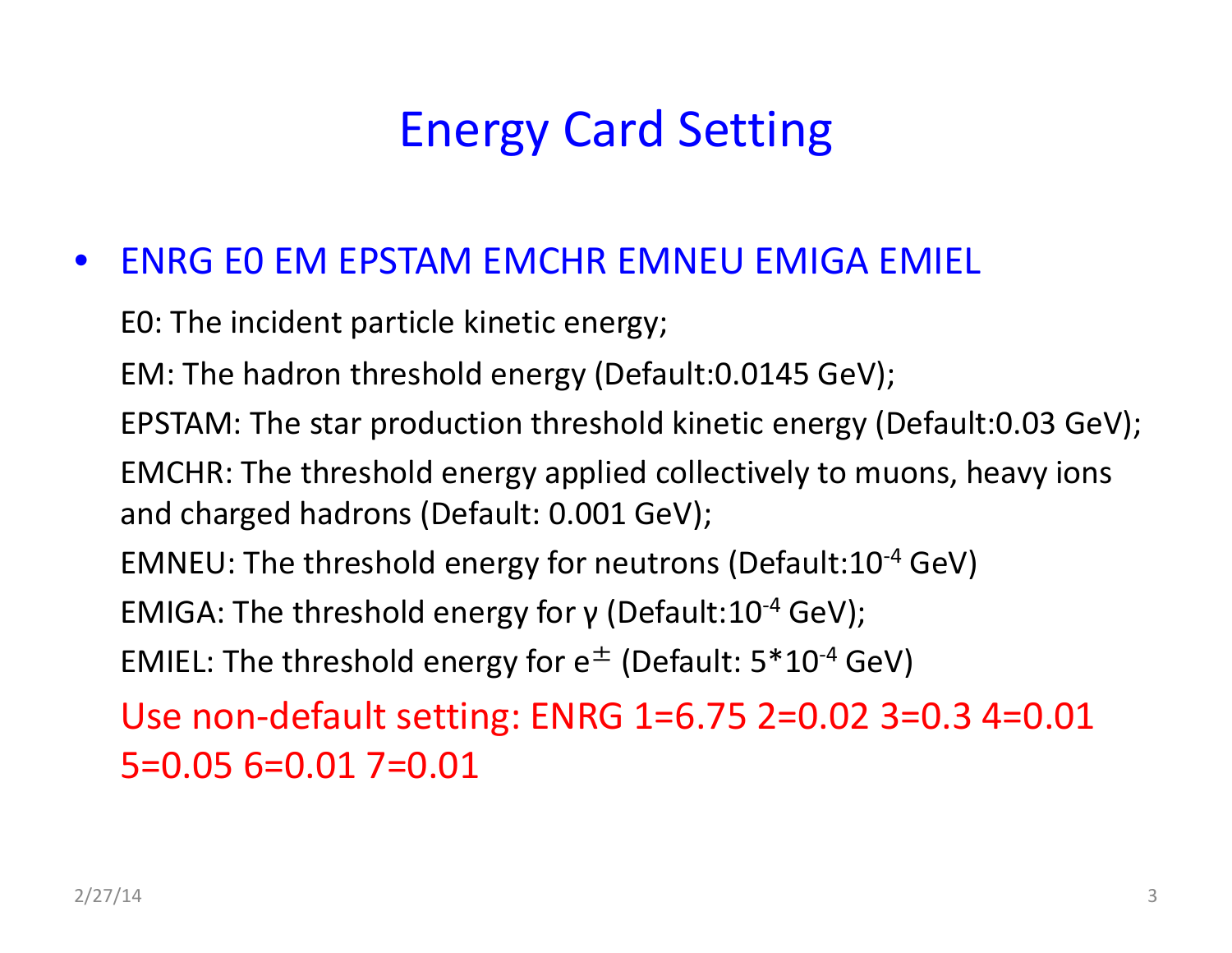### Particle Production vs Target Length

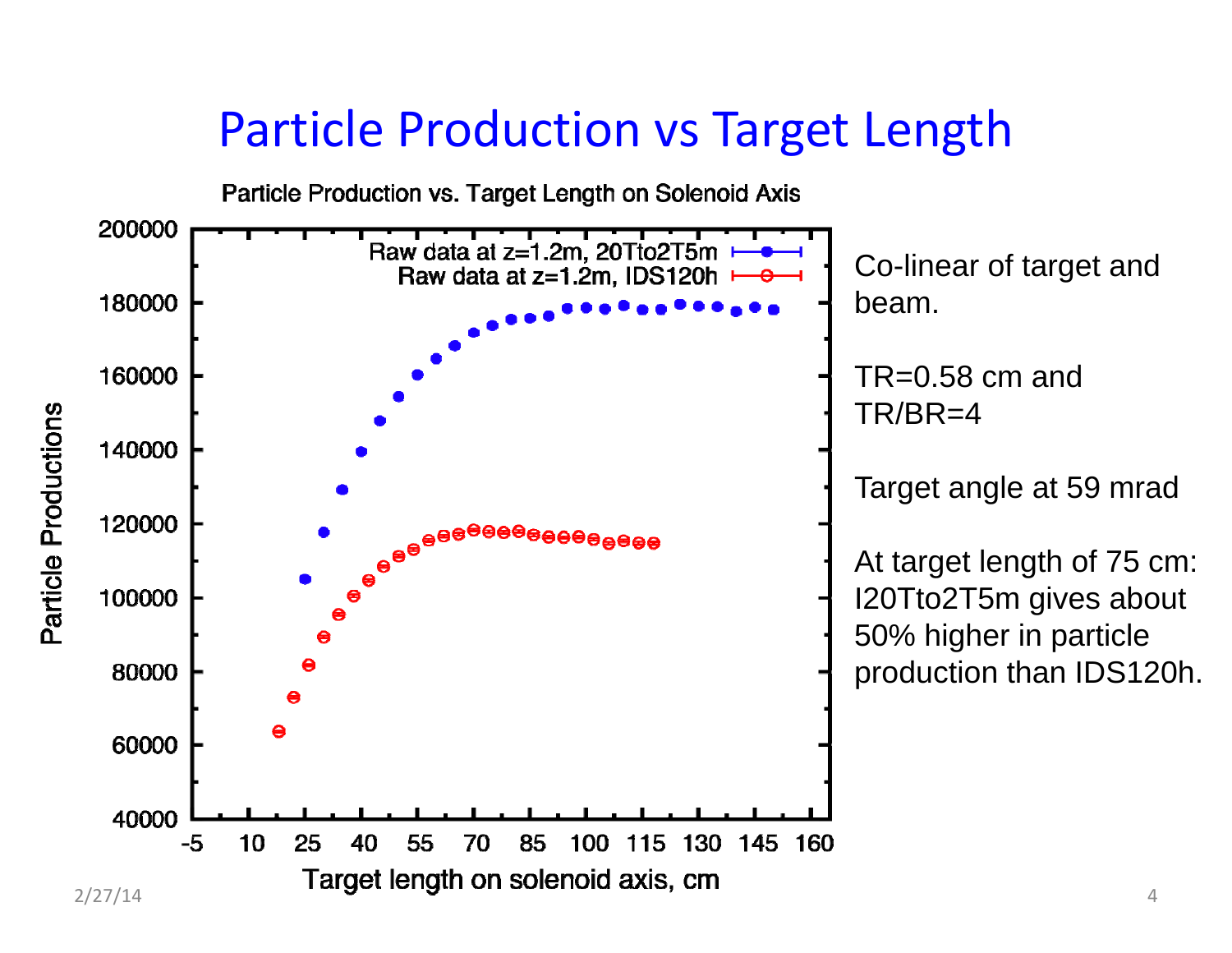### Particle Production vs Target Radius